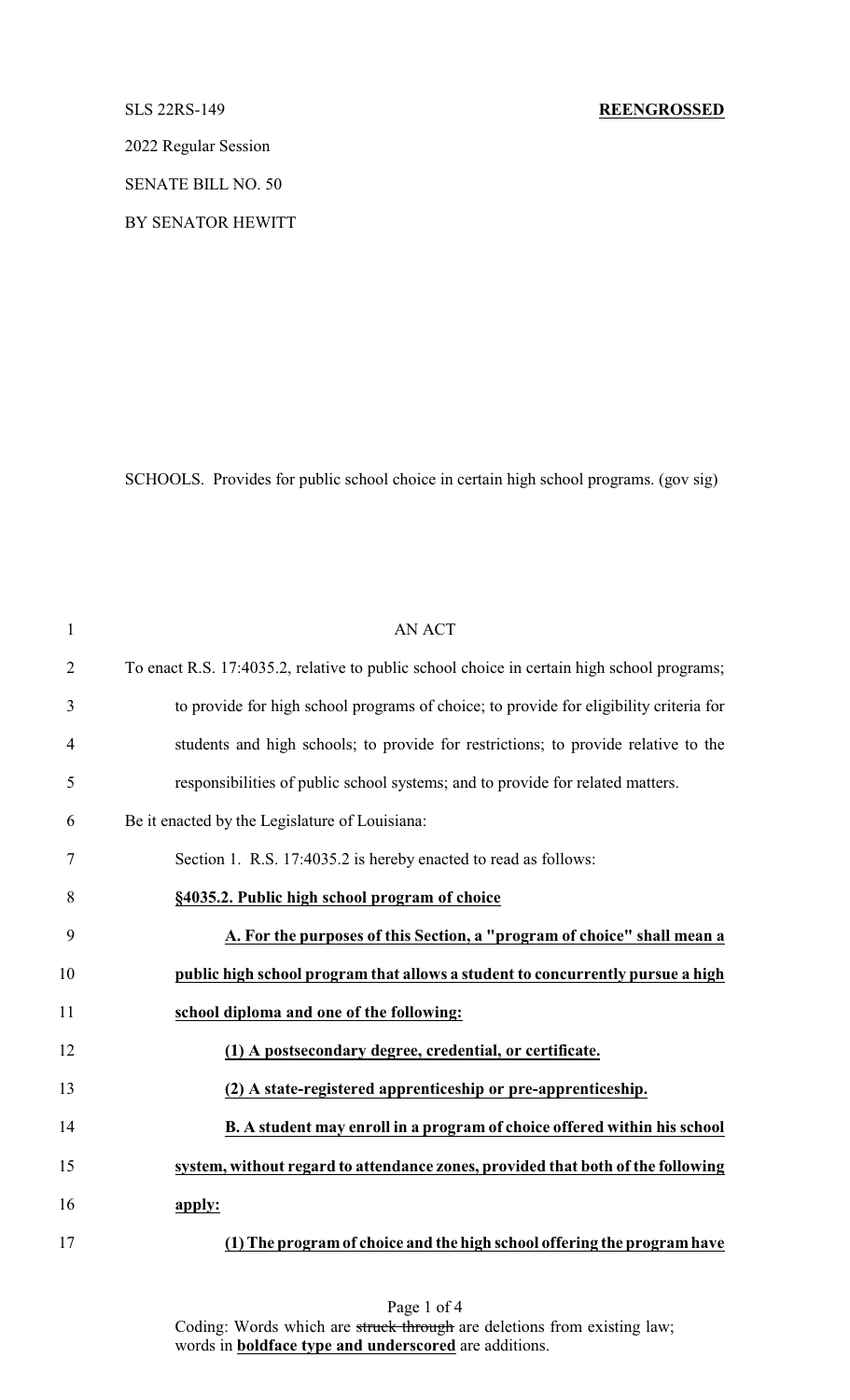| $\mathbf{1}$   | available capacity at the appropriate grade level.                                   |
|----------------|--------------------------------------------------------------------------------------|
| $\overline{2}$ | (2) The program of choice is not offered at the public high school in                |
| 3              | which the student was most recently enrolled or would otherwise attend.              |
| 4              | C. The governing authority of each public high school shall adopt                    |
| 5              | policies to govern student transfers to each program of choice that include:         |
| 6              | (1) A definition of "capacity" for each high school and each program of              |
| 7              | choice.                                                                              |
| 8              | (2) The transfer request period, which shall begin no later than March               |
| 9              | first and end no earlier than March twenty-eighth, annually.                         |
| 10             | (3) The process for submitting a transfer request.                                   |
| 11             | (4) Admission requirements, if any, for each program of choice.                      |
| 12             | (5) The process for requesting review by the State Board of Elementary               |
| 13             | and Secondary Education in accordance with R.S. 17:4035.1(C) of a denial of          |
| 14             | a request to transfer to a program of choice.                                        |
| 15             | D. The governing authority of each public high school shall:                         |
| 16             | (1) Partner with local businesses and public postsecondary education                 |
| 17             | institutions to grow programs of choice that are relevant to the school's local      |
| 18             | area and to the state and that lead to careers in high-demand, high-paying           |
| 19             | fields.                                                                              |
| 20             | (2) Work to ensure that programs of choice are evenly distributed, to the            |
| 21             | greatest extent possible, among the high schools in the school system.               |
| 22             | E. The authority to enroll a student in a program of choice shall not be             |
| 23             | permitted and shall not be exercised if doing so violates an order of a court of     |
| 24             | competent jurisdiction.                                                              |
| 25             | F. The provisions of this Section shall not be construed as requiring a              |
| 26             | high school or a program of choice with selective admission requirements to          |
| 27             | enroll a student who does not meet the admission requirements, regardless of         |
| 28             | whether the school or program of choice has available capacity.                      |
| 29             | Section 2. This Act shall become effective upon signature by the governor or, if not |

Page 2 of 4 Coding: Words which are struck through are deletions from existing law; words in **boldface type and underscored** are additions.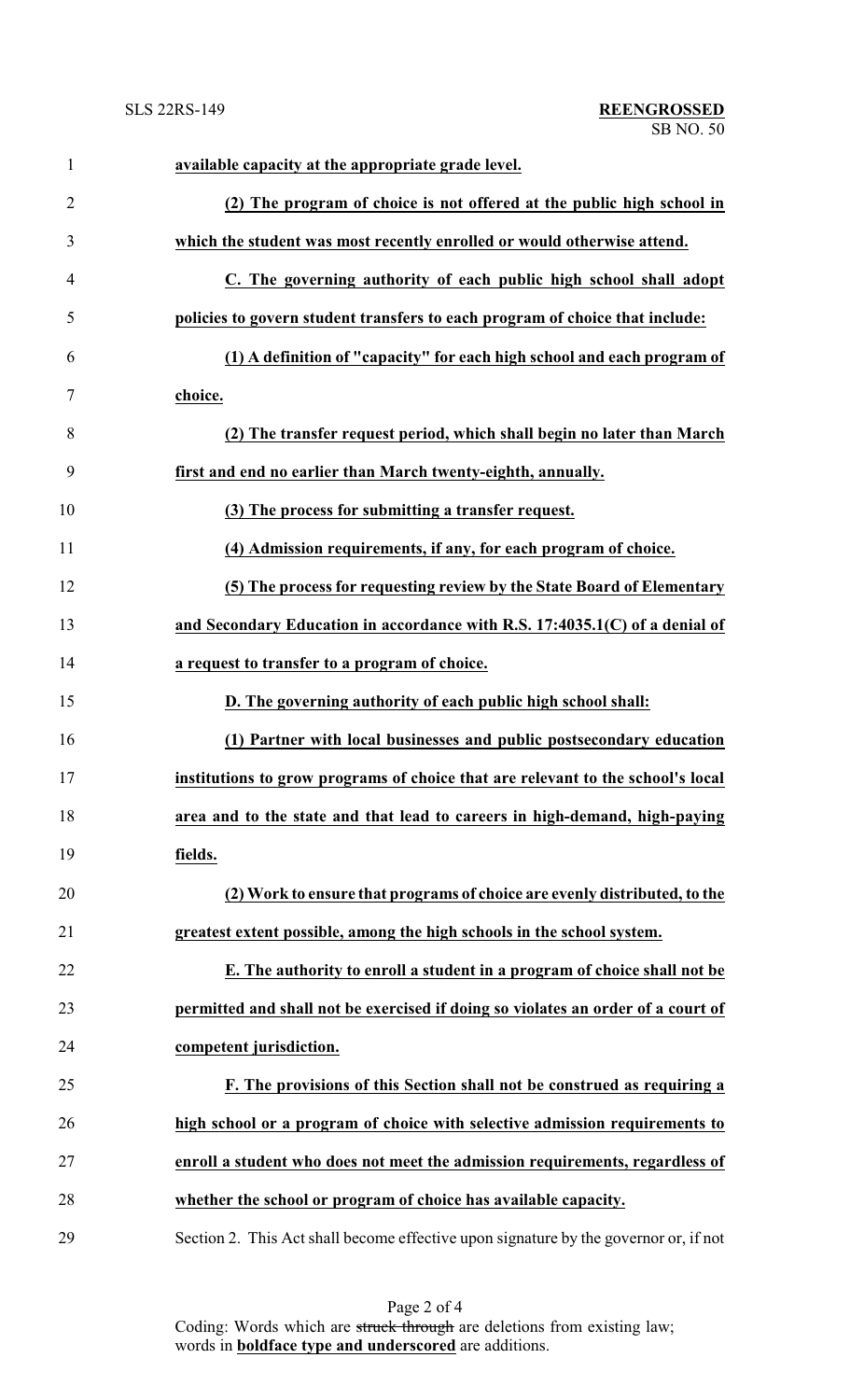- 1 signed by the governor, upon expiration of the time for bills to become law without signature
- 2 by the governor, as provided by Article III, Section 18 of the Constitution of Louisiana. If
- 3 vetoed by the governor and subsequently approved by the legislature, this Act shall become
- 4 effective on the day following such approval.

The original instrument and the following digest, which constitutes no part of the legislative instrument, were prepared by Cheryl Serrett.

## DIGEST

## SB 50 Reengrossed 2022 Regular Session Hewitt

Present law provides for public school choice for certain students by allowing students enrolled in schools that earned a "D" or "F" pursuant to the state's accountability system during the prior school year to transfer to certain schools that received an "A", "B", or "C".

Proposed law allows a student to enroll in a program of choice under certain circumstances.

Proposed law defines a "program of choice" as a public high school program that allows a student to concurrently pursue a high school diploma and one of the following:

- (1) A postsecondary degree, credential, or certificate.
- (2) A state-registered apprenticeship or pre-apprenticeship.

Proposed law allows a high school student to enroll in a program of choice offered within his school system, without regard to attendance zones, provided that both of the following apply:

- (1) The program of choice and the high school offering the program have available capacity at the appropriate grade level.
- (2) The program of choice is not offered at the public high school in which the student was most recently enrolled, or would otherwise attend.

Proposed law requires the governing authority of each public high school to adopt policies to govern student transfers to programs of choice. Proposed law further requires the governing authority rules to include:

- (1) A definition of "capacity" for each high school and each program of choice.
- (2) The transfer request period, which shall begin no later than March first and end no earlier than March twenty-eighth, annually.
- (3) The process for submitting a student transfer request for each program.
- (4) Admission requirements, if any, for each program.
- (5) The process for requesting review of a denial of a request to transfer to a program of choice by the State Board of Elementary and Secondary Education in accordance with present law (R.S. 17:4035.1(C)).

Proposed law requires the governing authority of each public high school to partner with local businesses and public postsecondary education institutions to grow programs of choice that are relevant to the school's local area and to the state that lead to careers in high-

Page 3 of 4

Coding: Words which are struck through are deletions from existing law; words in **boldface type and underscored** are additions.